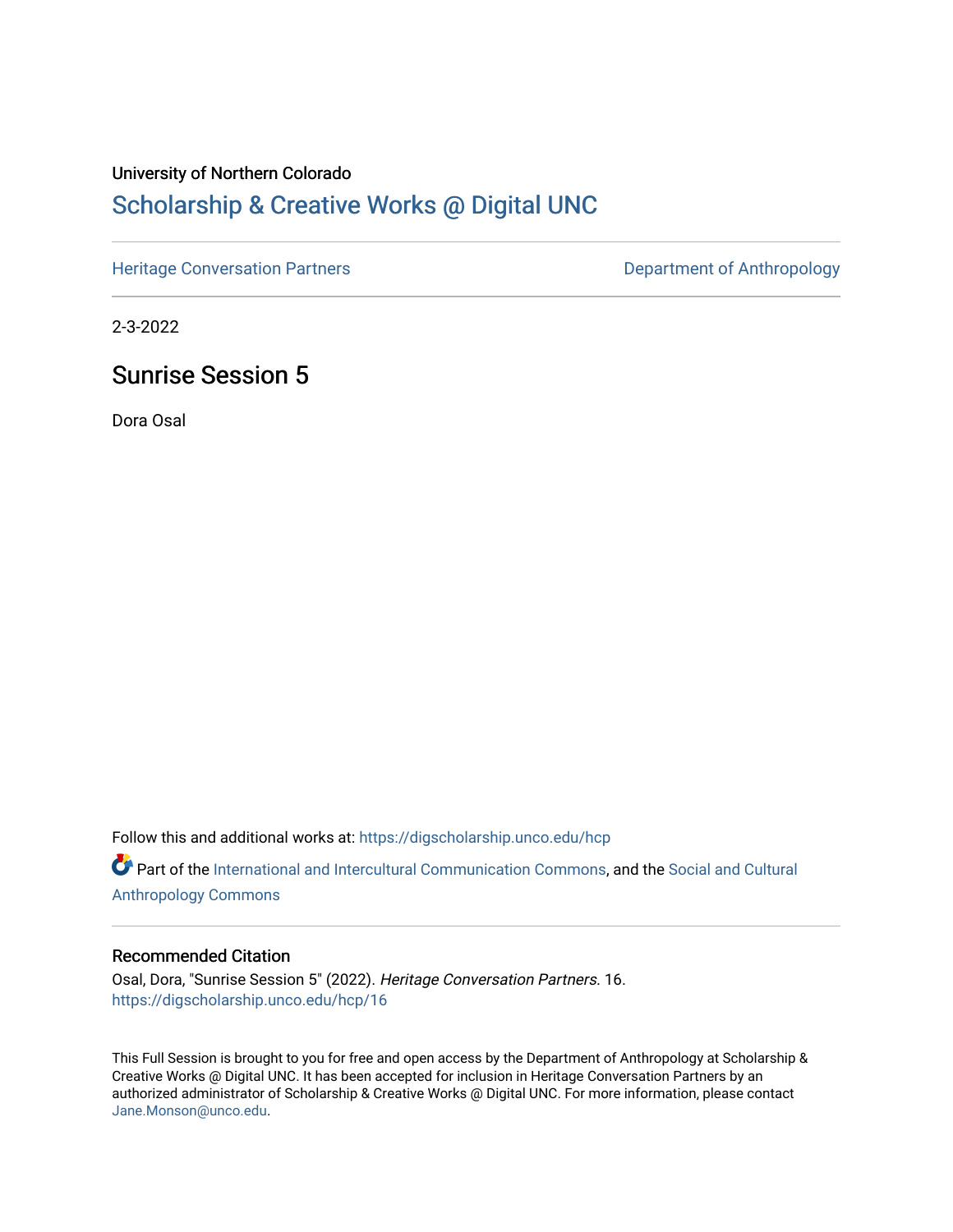### **ZOOM RECORDING LINK:**

Start Time: Mar 2, 2022 05:57 PM

Meeting Recording:

[https://unco.zoom.us/rec/share/P0WvoCSCsZnREGFn-LIgck0ig8H8O72-YGiADOnk1i9eWoie0](https://unco.zoom.us/rec/share/P0WvoCSCsZnREGFn-LIgck0ig8H8O72-YGiADOnk1i9eWoie0xoaL8fUyWVqPEzH.t13KIvUt7iBb8c8z) [xoaL8fUyWVqPEzH.t13KIvUt7iBb8c8z](https://unco.zoom.us/rec/share/P0WvoCSCsZnREGFn-LIgck0ig8H8O72-YGiADOnk1i9eWoie0xoaL8fUyWVqPEzH.t13KIvUt7iBb8c8z)

| <b>Present:</b>                 | Liz Graf, Arianna Staiano, Amanda Wessels,<br>Sara Larson, Dora Osal |
|---------------------------------|----------------------------------------------------------------------|
| <b>Medium:</b>                  | Zoom- Online Conversation                                            |
| <b>Date of Interview:</b>       | 3/2/2022                                                             |
| Language(s):                    | English                                                              |
| Transcribed:                    | Auto-Transcribed by Zoom                                             |
| <b>Edited and Formatted by:</b> | Olivia Simpson                                                       |

**Brief Description of Contents:** In this week's meeting, students from ANT 300 at the University of Northern Colorado discussed food and health with the research participants. Topics included healthy diets, what they eat when they are sick, remedies for sickness, and how long they would like to live.

#### **Reference Key:**

 $LG = Liz$  Graf AS = Arianna Staiano  $AW = A$ manda Wessels  $SL =$  Sarah Larson DO = Dora Osal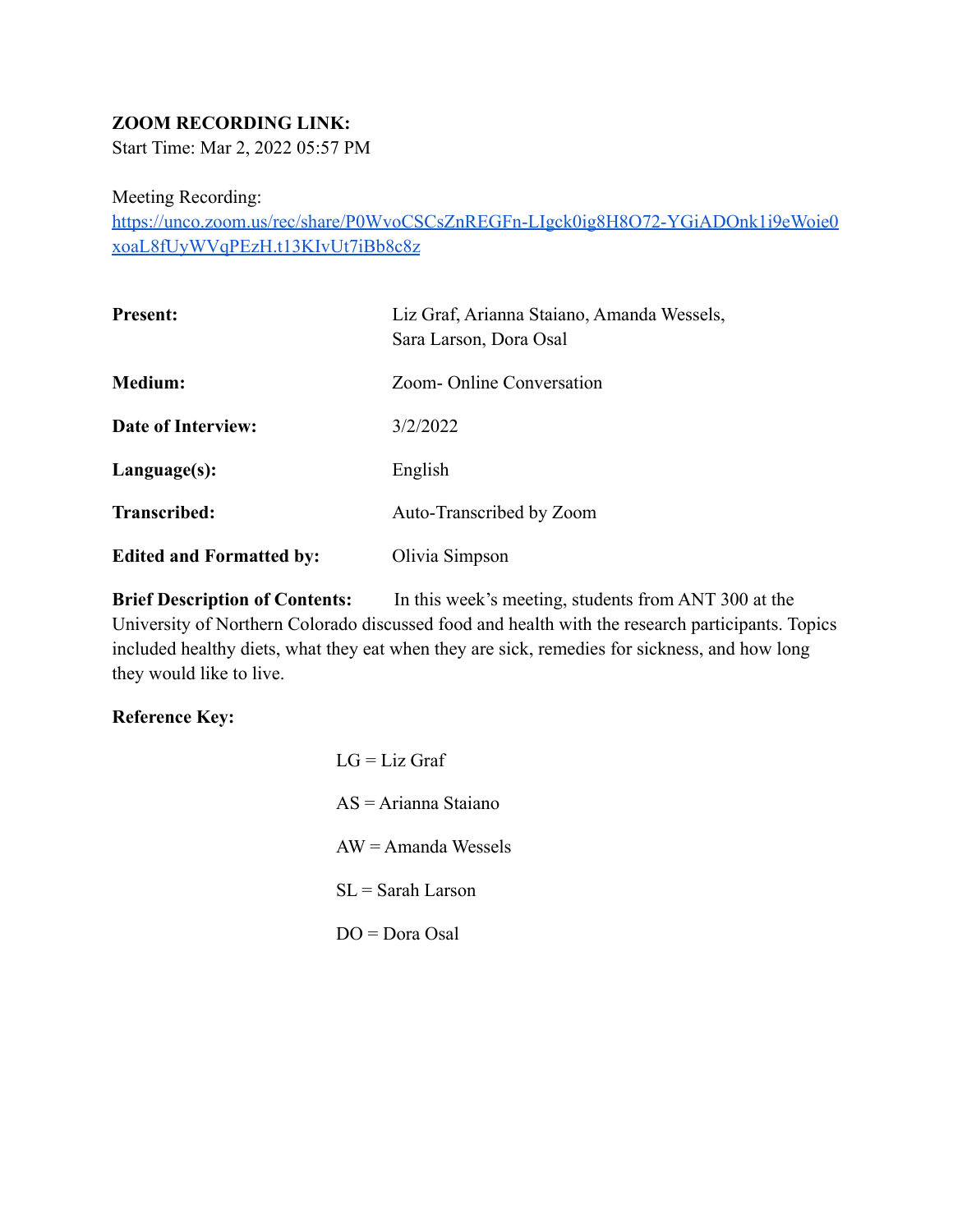### **RECORDING TRANSCRIPTION**

LG: All right, it is recording. Now let me share the screen. Alright, can everyone see the screen?

DO: Yes, I see.

LG: Tonight, we are talking about food and health. Um, which, I don't know, it seems like a fun topic. I'm excited. Does anybody want to start us off, if not, I can start.

AS: Sorry I'm late by the way.

LG: Glad you are here.

AS: yeah I was in traffic on highway 34 and it was literally stopped, I love you, and I looked at the time, and I was like i'm gonna be so late.

LG: yeah. Well, you weren't so late we're just getting started.

AS: Cool. alright.

LG: Awesome. So the first question is, what are the most common popular foods dishes, things to eat from your culture? So my-my family heritage is mostly German, and I can't remember-oh my dad likes to make Bierocks I think that's how you pronounce it and it's it's a cabbage and like ground beef, and garlic and salt and pepper kind of rolled into this like dough ball.German food is traditionally very bland and so that's an example, a very bland food. And then I don't eat it that often, and it's not hard to find the ingredients.

SL: I had a kraut burger for the first time on Sunday.

LG: Yeah, they're kind of like kraut burgers!

SL: Yeah it needed hot sauce. Yes, that was-you're a little bit understating how bland it is.

AS: I love kraut burgers.

SL: It was good, but very bland.

LG: My family cheats and we put cheese-cheese on it.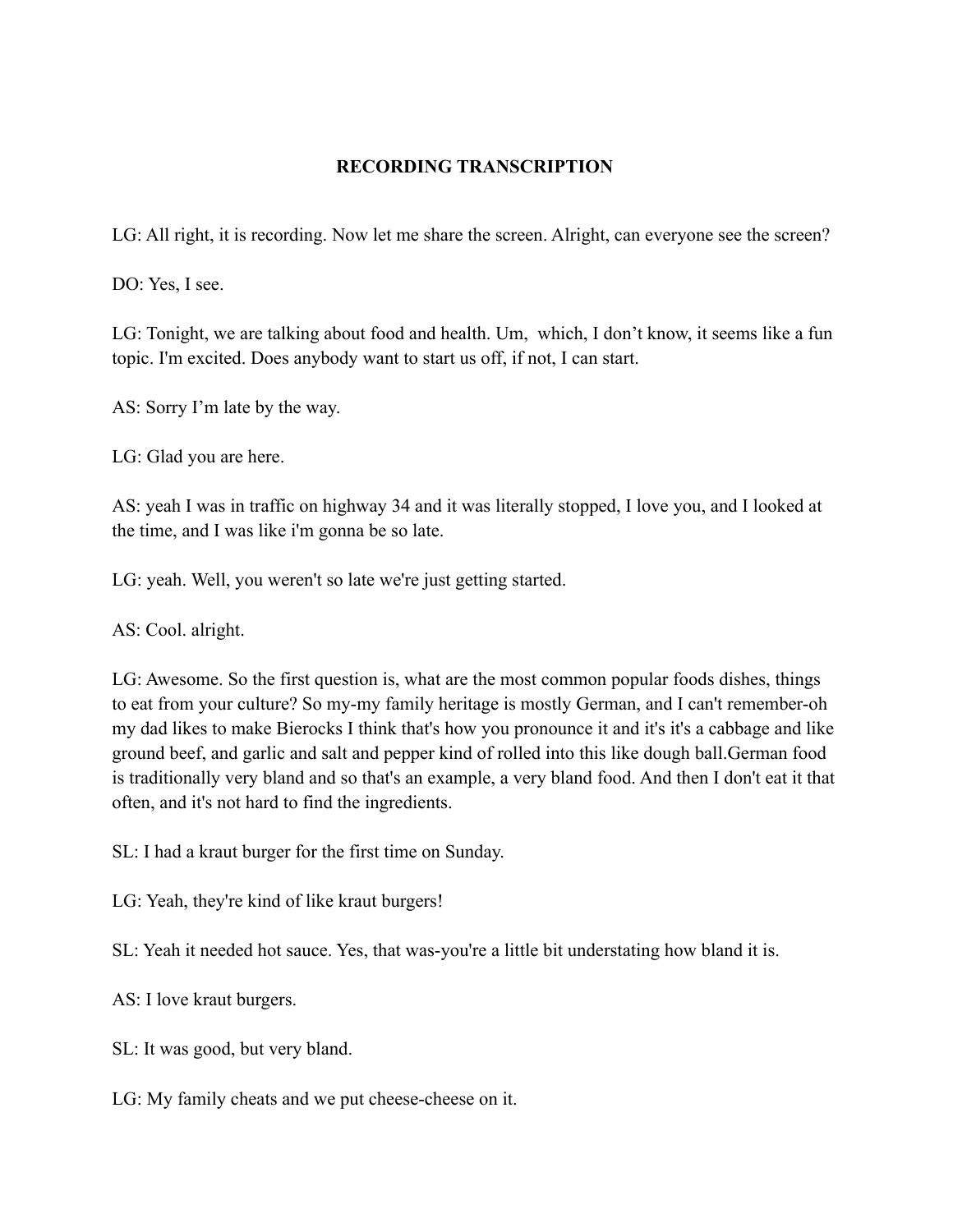AS: Oh. We put-my fiance wants to know if it's with cheddar cheese.

LG: Yeah, like any cheese.

AS: He says "Hell yeah." Apparently, you piqued his interest. Um, my family, we put-we put mustard on our kraut burgers, is that a weird thing to do?

LG: No, I do that too.

SL: No, that's what my roommate did.

AS: What about you Dora?

DO: Okay. In Venezuela their most popular food is the arepas. Arepas is like bread, Venezuelan bread made of corn flu-flour, and they-We feel that that arepas is round, that like a disc. We can fill with the cheese, or a meat, or eggs, it depends. On this may popular nowadays in the in the world, I don't know if you are hear about arepas, Venezuelan arepas.Had you ever hear?

SL: Yeah, if you've seen the movie Encanto, like that's what she's making like the mom, she makes her arepas. I've also had them, they're really good.

DO: Ah yes, corn flour. Is that's the common food in Venezuela. I like so much. We fry it with ah fried potatoes.

SL: The ones I've made, we only did cheese, but then again, this was like in school and we're using like a pancake griddle. That-that was interesting.

AS: So my family heritage, uh we are Italian um.

DO: Oh.

AS: We used to, uh, my mom would make us spaghetti a lot growing up, but my mom is not Italian, I get my Italian from my father, and as an adult I realized that my mom would make spaghetti so wrong. Like, she just doesn't-she doesn't know what flavor is. She doesn't know what spices are, and when I grew up, I found my grandma's recipe for spaghetti sauce, and I made it and I was like this is the best, ever. Why would I ever eat anything other than this?

AS: And it has, like tomato sauce, onions, garlic, beef, I like to do it with Italian sausage. The other day I didn't have any beef, so I used ground Italian sausage, yeah. It was so good.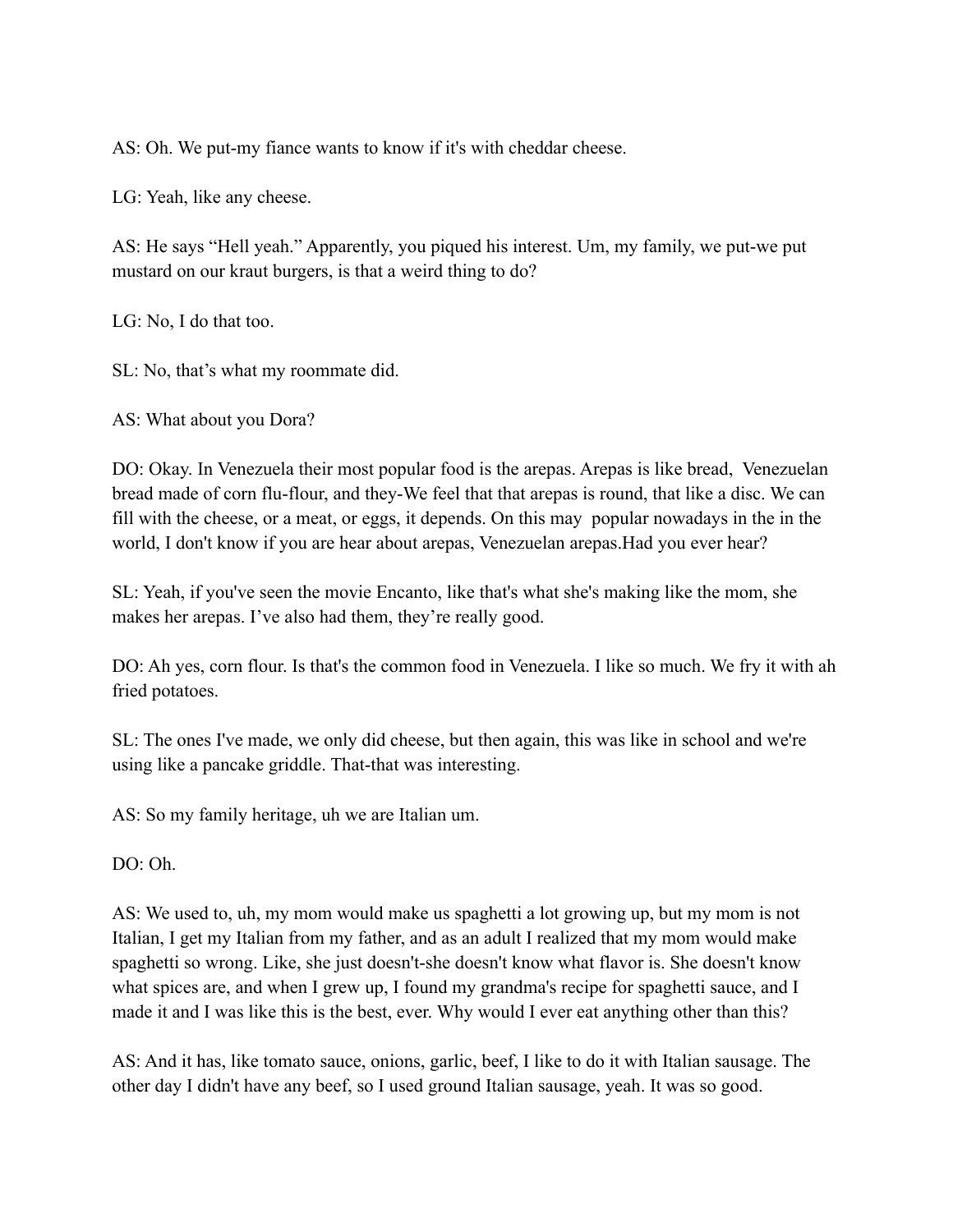DO: It's very good. What's-what's the sauce like spaghetti that you like more?

AS: Yeah, I like-I like the marinara sauce with the-the tomato sauce, but I do get down with Alfredo, quite often.

DO: Ah, Alfredo, that's good.

AW: Um, my family doesn't really eat any like super traditionally, like German foods. We've never-I mean Okay, they like brats a lot, I just don't eat red meat, so I don't eat them, but I don't know we never really-even my grandparents like never really made any super like German foods. So, I didn't like grow up with that, I did go to Germany a few years ago and I had a lot of German food.But, like the brats there so weird, because, like here they're like-really like thick and like shorter, but the brats that I had in Germany were like longer and skinnier like a longer hotdog almost so I thought that was interesting but [trails off]

SL: I know I don't look it, Dora, but my family is Norwegian, another bland food. Um, my family actually eats a lot of Norwegian food, not Lutefisk because I refuse to eat lye. But we, around the holidays, so like Christmas we'll have lefse which is, kind of a-]potato tortilla. And then you put butter and sugar on it, so we have that a lot. Um, lot of like, family recipes um, there's been only like a couple of things where we've had to like substitute ingredients for them. I think they taste better that way, um, we do crepes on special occasions. we call them Norwegian pancakes and we let ours get brown, but my Norwegian cousins, they refuse to eat them if they turn brown. Um, but yeah we like them crispy.

LG: I-I try to not eat red meat either. It's more interesting, like so my-my boyfriend's family's from Texas, and they eat a lot of red meat so, I end up kind of like, having to eat with them, um, or I don't eat at all. And then but-but I really do like like chicken,if I had to eat meat, it-it's chicken, otherwise I try to avoid it, I don't like eating animals.

SL: Oh Dora just went out.

AS: No, my laptop's gonna die too. Stand by.

SL: I mean, when I'm at my parents house, like I am right now, I eat healthy-ish. Um, I try to eat healthy at my house in Greeley but that doesn't always happen, like just with my schedule and stuff. Um, I do a lot of chicken, uh haven't eaten very much red meat lately. That's about to change. My aunt and uncle who live in Belize, they're here and they used to own a restaurant and hotel down there, and my uncle's a self taught chef, and so we cook a lot of different things, and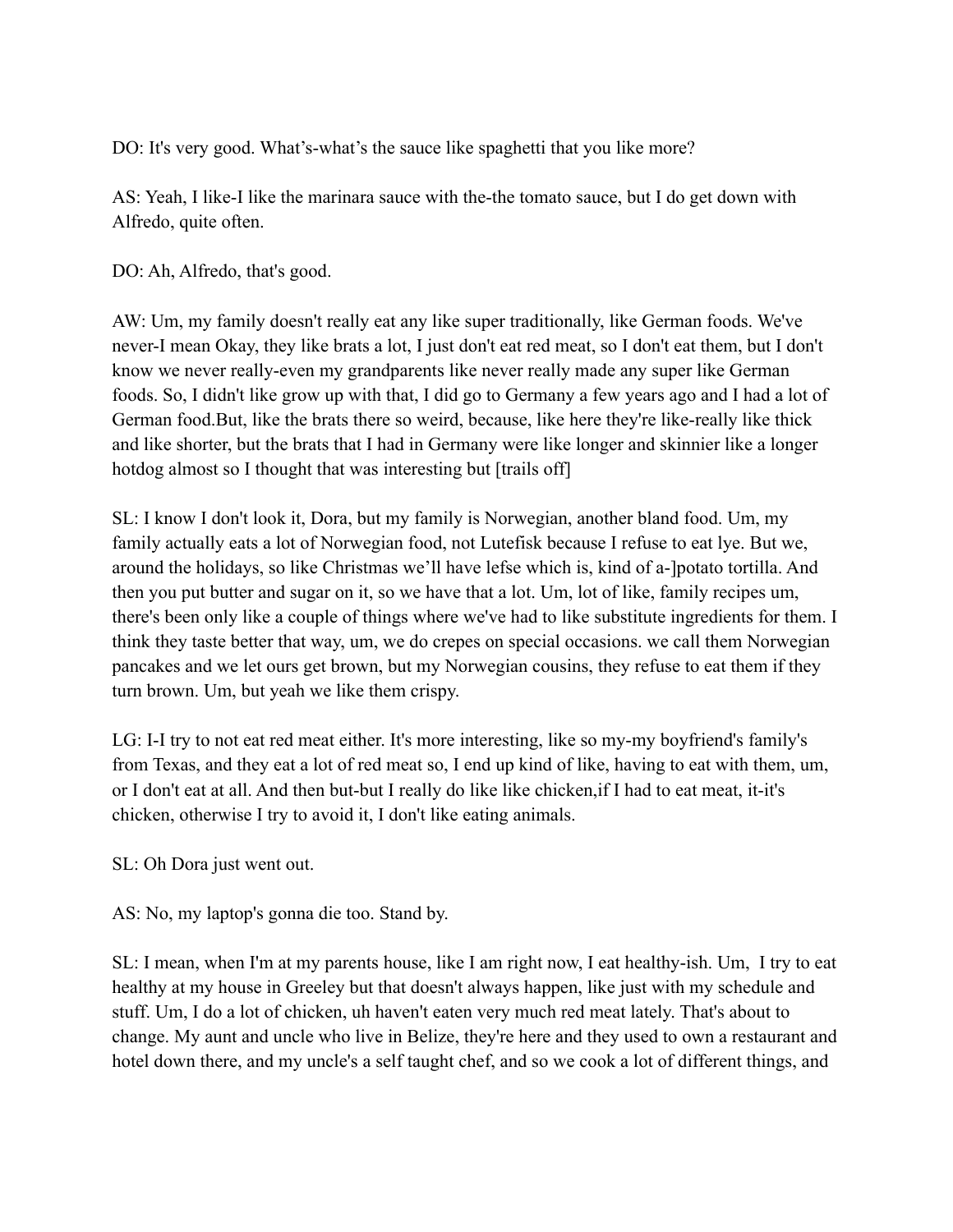he likes to cook a lot of red meat. But tonight is chicken Caesar salad. But yeah. I don't know, I should probably eat healthier. But I wouldn't say it's like, bad.

AW: I think I feel the same way, because like, I mean, I feel like a lot of like midwestern things are not the healthiest, but I am not going to McDonald's every night. So like I mean I don't know how unhealthy it can be.

SL: How many tater tot dishes do you eat a week?

AW: Okay, but actually, I haven't had any in a while, because I tried to like-care how hot dishes like such a comfort food for me, and so I try to not make it super often so then that's not like the only thing I eat. But I'm really good at like sitting, and scrolling on Facebook and like finding a bunch of recipes so I put them in a book, but yeah. I don't know, I just like will make food that makes a lot so, then I have leftovers, instead of like eating frozen meals, or something like that. I feel like that's better than always going out to eat, plus I don't have the money for that so.

AS: Um we try to eat pretty healthy too. The past, like I don't know week or so, we haven't been because we ran out of groceries and we're going on vacation next week, so we don't want to like go get more groceries. So we've been eating out quite a bit this past like week or so. But typically we try and eat pretty healthy. We do eat quite a bit of red meat. But we also eat a lot of chicken as well, I made chicken tacos the other night, shredded chicken tacos. So good, oh good, I definitely will be making that again.

LG: My boyfriend made duck for Thanksgiving this year, and that was like-they didn't want to get a turkey, so they tried a duck and it was so good, like I don't know what he used. He's not-he's got his headphones on too, so you can't like just tell him, but it was so yummy and it was like the first time I'd had duck and I almost like, I'm ready to just make that a tradition, instead of having turkey on Thanksgiving.

AS: Yeah. My-my ex step dad would do goose hunting, and he would make teriyaki goose, Oh so good, is it like one of my favorite meals i've ever eaten, was teriyaki goose.

SL: Dora, would you say you eat pretty healthy?

DO: Um, there are healthy food, um. Salads. Um, you know. We like- here we like so much the arepas him, but I don't know if you-if you know empanadas? No?

SL: Yep!

159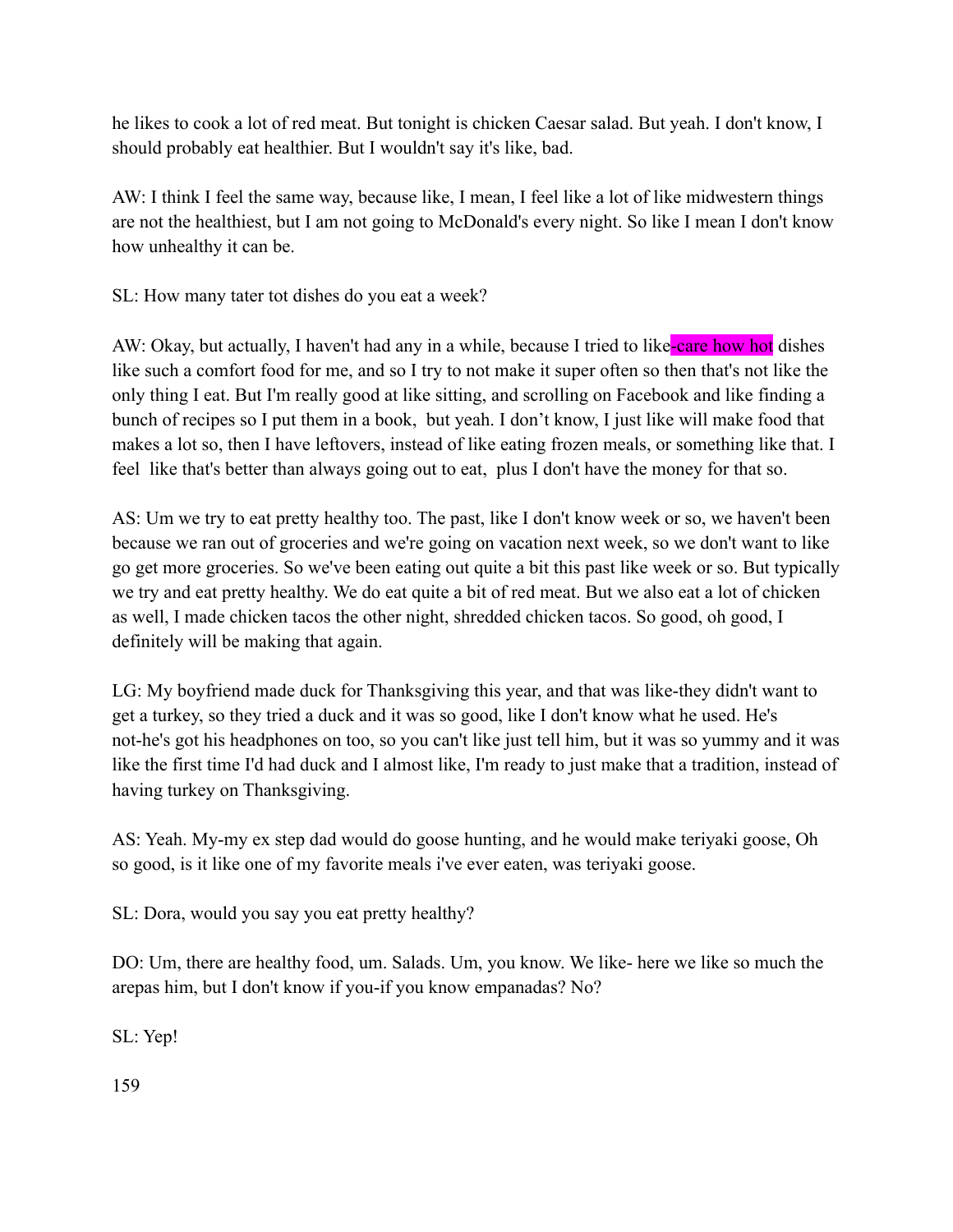$00:15:16.170 \rightarrow 00:15:16.590$ 

DO: Well, is-it's um, now, we-we prepare here the food at home, because it's very expensive to to go out to for-for it-not for dinner for-for breakfast. I tried to-to prepare a-for example, a pasta with Italian sauce, or chicken in sauce - in tomato sauce with potatoes and some rice. Um, just that, or a soup-vegetable soup, with chicken. That's more healthy- that we can prepare. In for the weekend, we like to prepare pizza. That's not so healthy.

AW: But, what pizza toppings do you use?

AS: What did you say Amanda, you cut out a little bit.

AW: Oh, I asked what pizza toppings Dora used.

DO: Oh okay. Mozzarella cheese, tomato sauce, um, maybe eh I don't know how to say, onion, basil leaves - leaf of basils, Jamòn, I don't know how to say jamòn in English.

SL: Do you put ham on it?

DO: Yes, no?

SL: Sausage?

AW: Like Canadian bacon?

DO: Kind of a bacon yes. Okay um ham. Ham. Ham and the jerk. Um, that's the most popular, and some ah corn-corn, sweet corn, just a little sweet corn.

SL: I don't know if I've ever had corn on pizza. That sounds good, though.

AW: What about pineapple? Pineapple on pizza.

DO: Pineapple is good, in-in pizza. I like..and this a mozzarella with basil and tomato, in sauce tomato. But the tomato brother has done. A slice tomato, and then you put in ah, over, basils and basil, and then ah, oil. Olive oil. Is-is very Italian.

AS: I've never put olive oil on a pizza before, but I might. I love olive oil. Oh, i like the next question.

LG: I do too.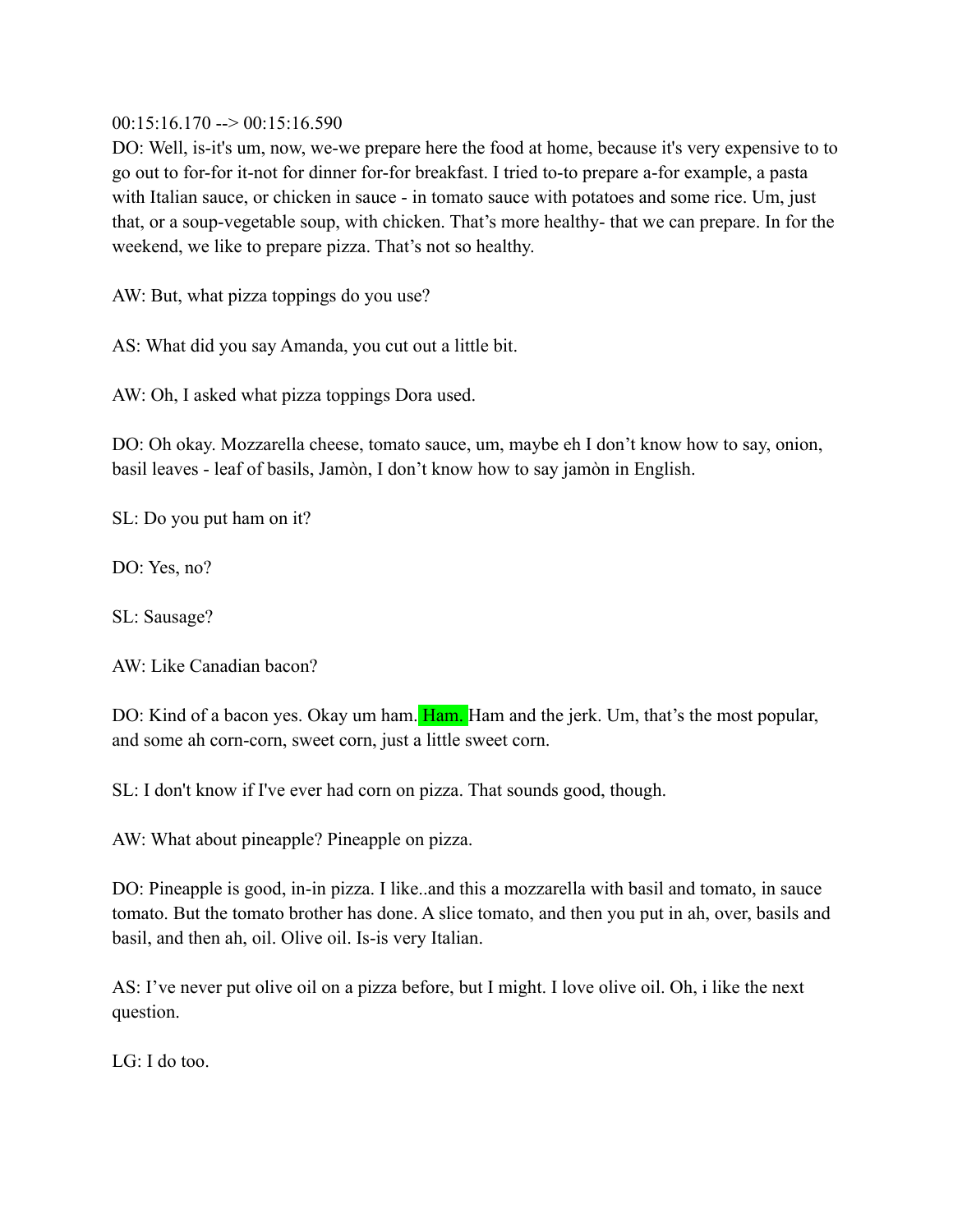AS: Um, fun. What should you do when you have a bad cold? What are traditional remedies or cures you learned from your parents or grandparents that you still use today? Um, my mom would make-sorry, every single word that i've ever learned just went out of my head. My mom would make chicken and dumpling like chicken noodle and dumpling soup, from scratch, and she would like make the dumplings and the noodles from scratch, which were so good, but this was only when you were like really, really, really sick is when she would make it for you, because it was an all day process.

AS: And so I both, like simultaneously loved being really, really, really sick because I would get chicken and dumplings soup, but of course I hated it because I was sick. And when my fiance and I were living with my mom for a little bit she made it just randomly one day, and I was like no way. It's my favorite, my favorite thing my mom makes.

AW: I feel like chicken noodle soup is such a staple when you're sick, like I don't know, that's like the only time I ever eat it too.Like we used to have it at Thanksgiving or Christmas, when my grandma had Christmas, but yeah other than that, it's only when I'm sick I eat chicken [cut off]

SL: Your parents were Nice. Mine just said suck it up, or put your head over like a boiling pot of water and like with the towel, and they said that's all you get, we're also going to show a ton of tea down your throat.

AW: I get that, with my mom-my mom would always put like Vicks on our chest, and I hated it. I hated to smell, it was too strong like I couldn't stand it, so I should always ask "Oh, do you need the Vicks?" I-I ran ran away.

AS: My mom would put Vicks in the vaporizer, did you guys ever have vaporizers?

DO: No.

AS: Well yeah.

DO: Very good.

AS: Yeah, she would she would put it Vicks in the vaporizer. So what a vaporizer is, it's kind of like it like a humidifier but it's really, really, really hot and like here in Colorado it's super duper dry so when you're sick it's even worse and so you'd have to like, make your House humid and she'd crank up a vaporizer and she put just a glob of Vicks on it, so that the Vicks would like melt with the vapor. I love Vicks, because I think that-that-that stuff is great. Is that what you use too Dora when you're sick?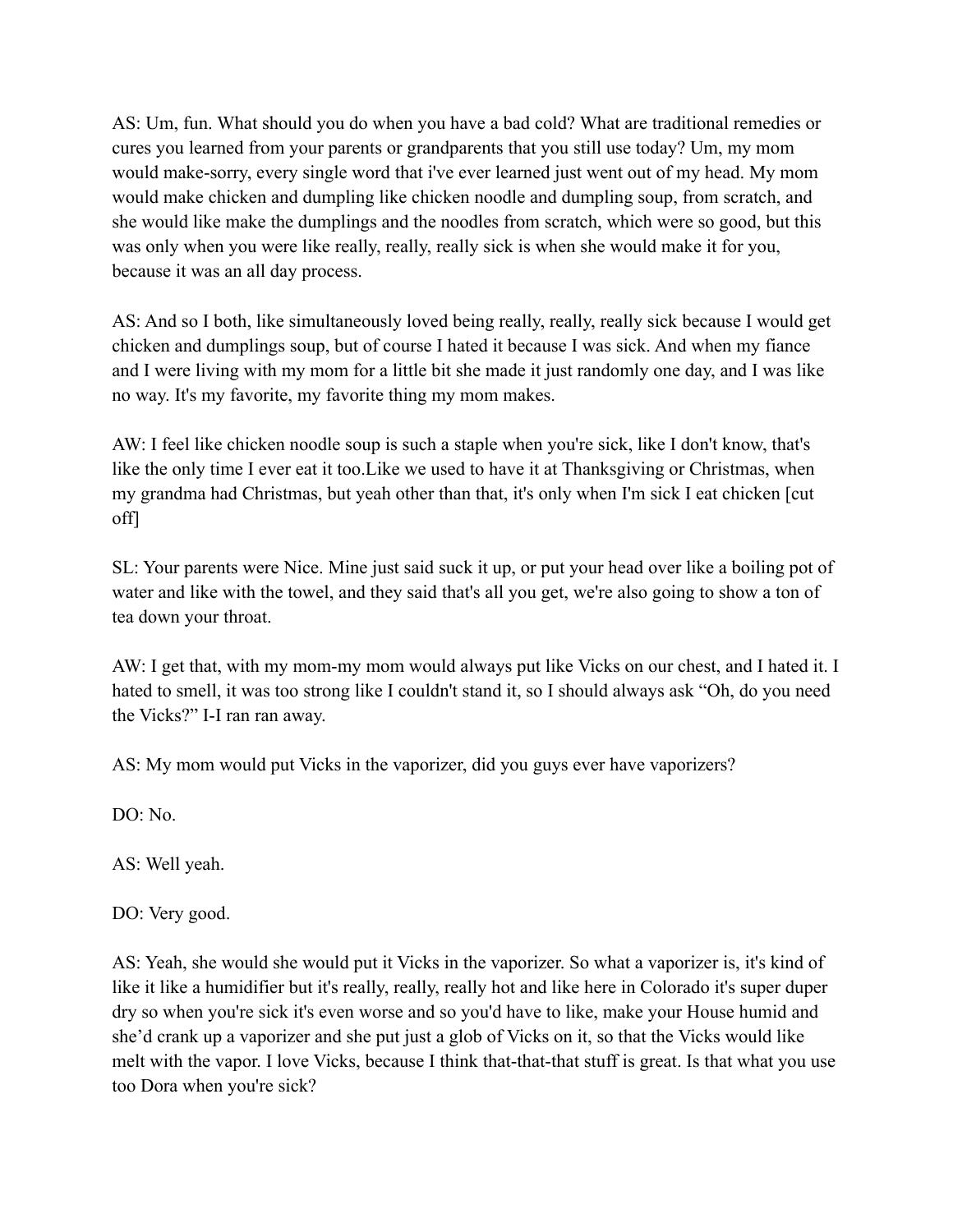# $00:23:34.380 \rightarrow 00:23:34.770$

DO: Well, my mom prepare our chicken soup, um, give me a lot of uh tea, herbal tea, and vapor rub too. Use vapor rub, and she'd prepare a cider with red onion, honey, garlic, and lemon juice and give me a spoon everyday of that and that is very good because it uh it's very good for the cough and expel the mucus from the respiratory tract. Have you ever heard that cider with red onion?

SL: I've read about it. I've wanted to try it when I've been sick, but I don't get sick a lot. But you know, that might have worked for COVID like…[trails off]

AS: Does it taste good Dora? Or does it taste bad?

DO: Um, not taste so good, but is very good for-for the healthy.

AS: It not doesn't taste good, but it works.

DO: But it works, yeah. I like more chicken soup.

AS: Yes.

LG: My boyfriend's mom got-so whenever it's cold season, or if we're getting sick she makes us take Cold Snap, and it's just a bunch of herbs, kind of in a-in a capsule and its got [cut off]

DO: What's the name?

LG: Cold Snap.

DO: Um, Cold Snap, huh.

LG: She-she studied Chinese medicine, and she's uh-she does plant spirit medicine. That's why we use Cold Snap, and it's got like Japanese honeysuckle and Burdock. It's got like, just all kinds of herbs, so whenever we think we're getting sick, we just whip out the cold snap.

DO: Somebody told me echinacea is good for-for that too.

SL: I had a family friend, I think it was in October, I went out to San Diego. I'm going out there, next week too but she like-it was like, at the start of COVID, I almost got stuck out in San Diego. I was on one of the last flights back to Denver, and I don't know what she shoved down my

249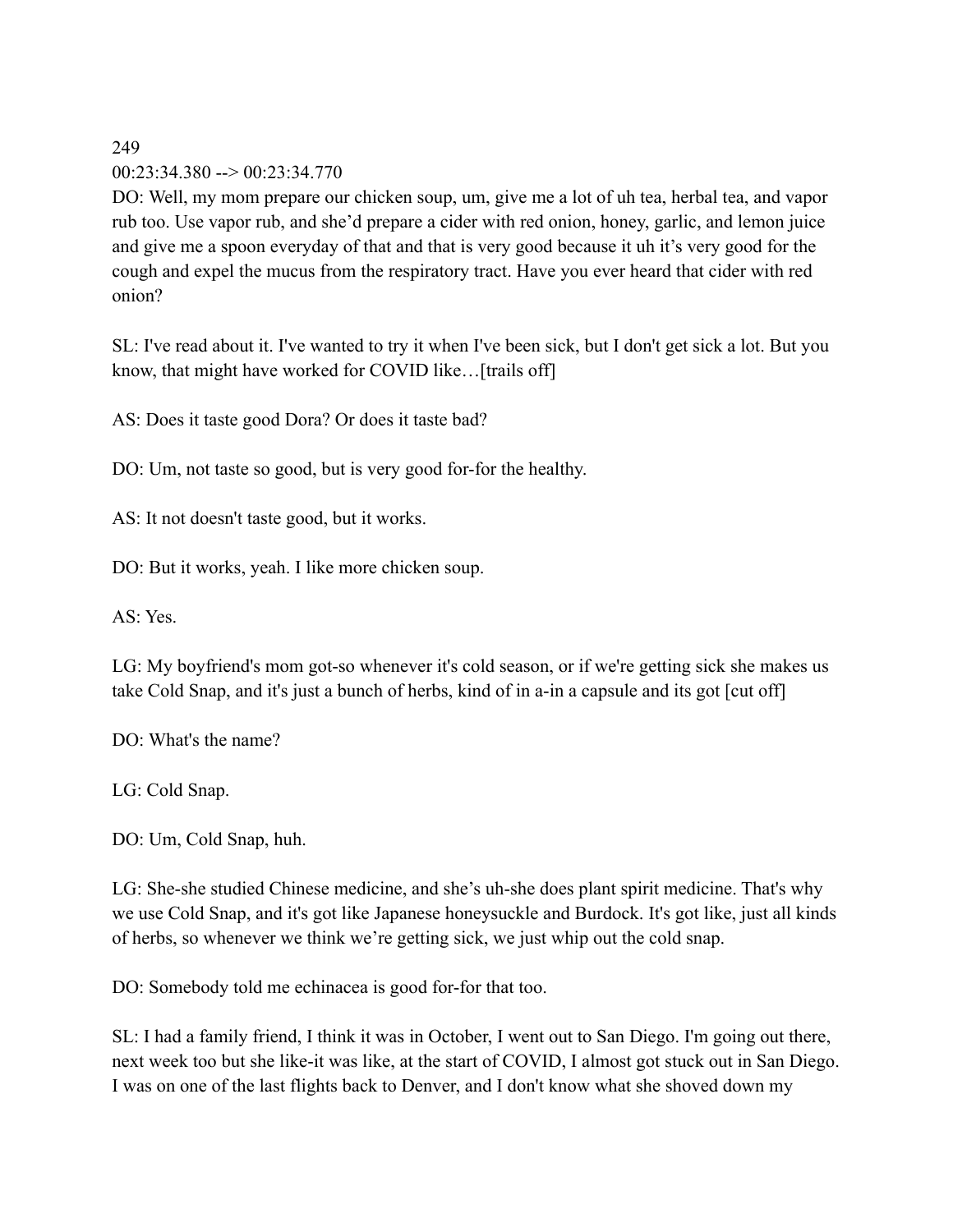throat, but it was just like a bunch of herbal pills and she's like this will make your immune system strong. I'm like okay, Hailey.

LG: I-I really love using herbs as much as I can, for anything. I burn them, I keep them around, I use them for my own daily practices.

[In the background - "this is cool"]

AS: My mom is really into like, essential oils and stuff. Um, I mean, some of the stuff when she was like oh yeah this will help with a headache or this will help with anxiety I'm like oh yeah that works, but she's like this will cure you, I'm like no it won't mom, you and I both know that, take me to the doctor. She's like no, just dab these essential oils on your wrist, and you'll feel better.

SL: I think it's lavender oil that I use, I don't know, I just take what oil my mom gives me, but whenever I have migraines I'll put it like right behind my ears, pulse point. Um, that really helps my migraines.Like my migraines I lose feeling on my right side, and like it just goes numb and I can't move it at all, and so like if it gets up to my knee I know it's gonna be really bad. But, like the lavender oil has kind of helped prevent that a lot of times, which has been interesting, but still walk around like I have a peg leg. It's just so still, but yeah lavender oil and then magnesium and B12 is what I was told to take.

AS: Mm hmm. my sister gets really bad migraines, and the doctor told her to take magnesium and B12 supplements every day.

SL: Yep.

AS: So yeah and she would take like lavender baths, lavender and eucalyptus baths, and that used to help, but they've just gotten so bad that she has to take medication everyday to hopefully prevent them, but she's gone down from like 5 migraine days a week to like one, which is good. On this medication that they put her on. I'm hoping that my migraines don't get that bad, ever.

SL: I don't know, I think you three have seen it, but Dora I have like the inner part of my ear pierced too on both sides, and that's for my migraines because it's pressure points.

DO<sup>.</sup> Yeah

SL: It's supposed to help.

LG: My.. [cut off]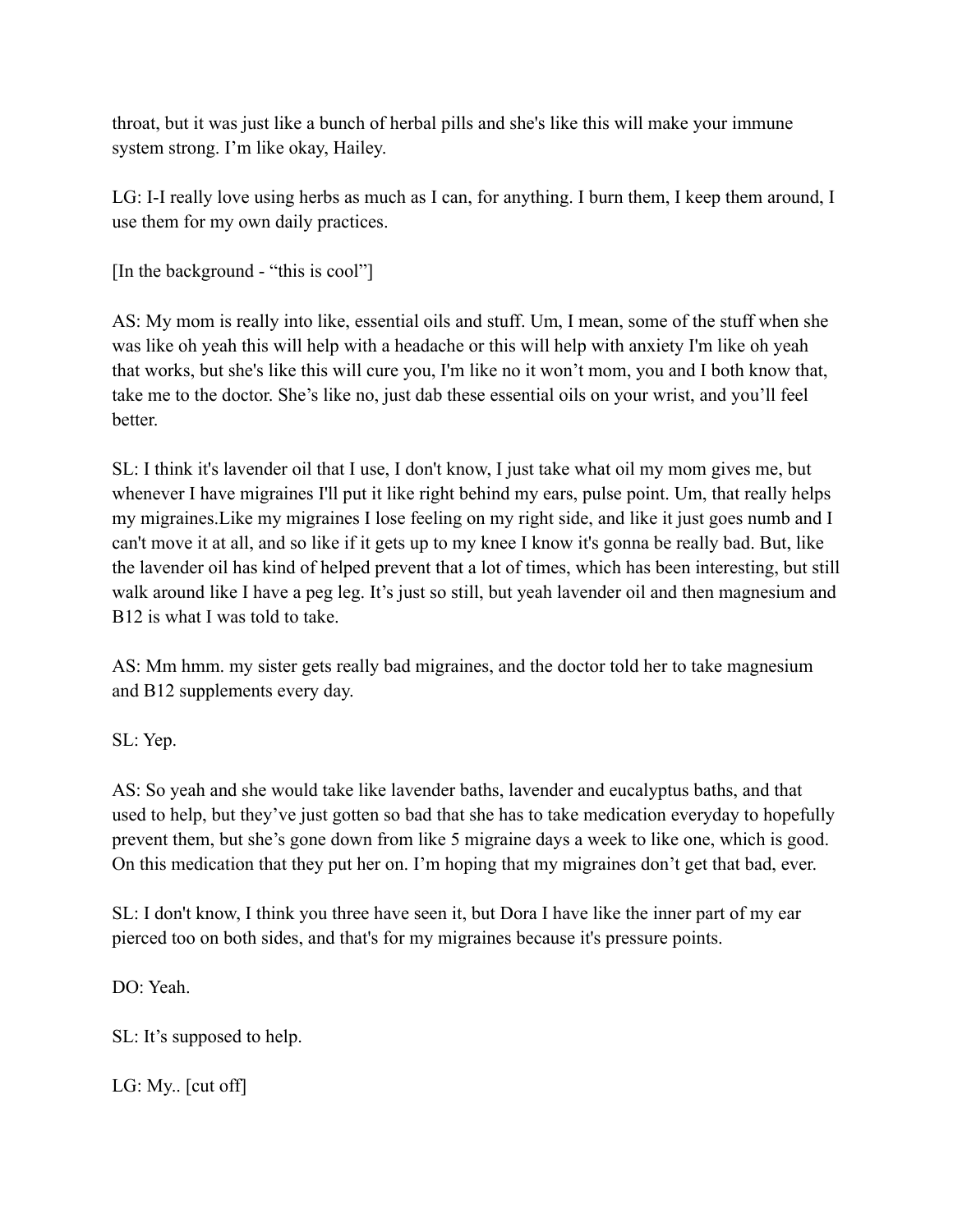DO: The pressure on the neck?

SL: Um it's like, people can't see it, but like this earring right here.

DO: Ah, okay.

SL: Right there, and I have it on both sides.

AW: My sister has that too, because she gets really bad migraines but I have this-I have this tea from Peru and it's like made out of the coca leaves from the coca plant, and that helps a lot with headaches and like, because they use it for like elevation sickness and my sister refuses to drink it, because she just hates tea so much. And I'm like this will help you and she, no she hates it.

AS: That's funny. My my mom and my sister have both of their dates pierced too for their migraines. Migraines are no joke.

LG: My boyfriend's mom is a acupuncture-yeah acupuncturist, so whenever we're not feeling good she does her-her magic on us, to try to like get headaches to go away. Uh, she-she takes our pulses, and like can feel kind of what needs to get adjusted where and she um, she does reiki and she's just she's really cool and i'm trying not to nerd out, but like when I'm not feeling good I just kind of go to her and be like can you just read my pulse and-and fix it?

SL: For a headache, it's probably like 500 needles all over.

AS: yeah.

LG: Well, and it's cool because she'll be in Boulder and I'll be at school, and I'll just call her and she doesn't even need to do needles, she's like okay, and I can feel them and she-she does reiki, so I can feel her touching the points and she's like not touching me at all.

AS: That's cool. So what best way, what is the best way to exercise and keep fit? I would like to present Exhibit A, my best way to exercise and stay fit, this guy right here. [holds up dog] Yes. Nice long walks with the dogs. That's how, it keeps you healthy and it keeps them healthy and everyone's happy. He just got done with a nice long walk, and he's a tired boy.

SL: I mean, I do a decent amount of hiking, some backpacking. Um, I do a lot of walking, but I just, yeah. It's not my favorite thing to do.

AS: How do you exercise? You do walking too, Dora?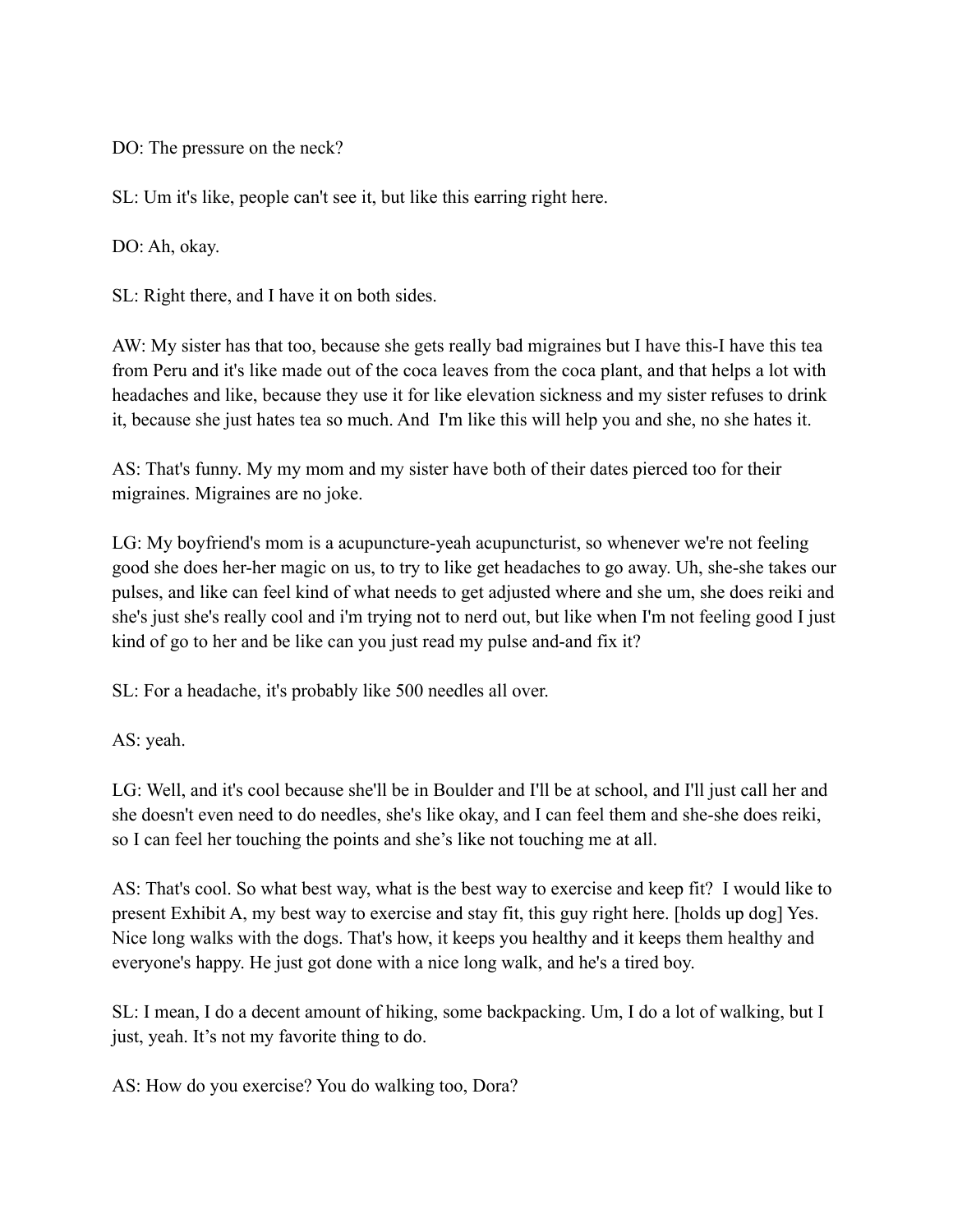DO: Um now no, I can't because I got better, but I like walking because I can feel the fresh air, and I can-I can see the the flowers on the road. And it's a simple exercise and it's very, very good when you do a for at least three three times in a week.For a, for um-for 30 minutes up at least each-each one.

AS: Yeah, I used to, I used to be a dance, and that is a lot of intense workouts. But, in the past 10 years, I have sprained my ankle more than 40 times, and my doctor told me..

 $DO: Oh$  wow.

AS: Yeah no running, no dancing, no wearing heels, you-you can walk and that's it, and I don't know if you guys noticed in class, but I always have an ankle brace on. Because if I don't then literally just walking across the road my ankle will re-sprain and it's just-it's awful. So walking is all I can do.

DO: This, in this time, is winter, and you can go out for walking. What kind of exercise do you, you say you can do um winter?

AS: In the winter like, when it's really super cold outside. So I have my little-my little Samsung watch here that tracks all of my steps and when it's too cold to go out and like do walks, then I'll walk around my apartment. And I'll just do laps around my apartment and my dogs will follow me around the apartment so that we're still like doing a walk, but it's too cold to go outside.

DO: Do run after the puppy around the house?

AS: Yeah, yeah we just walk in circles around the apartment.

[laughter]

LG: I am-a lot of the times, we go to an indoor facility so that we can work out. I-I in high school my entire life I've played soccer, basketball, track, and softball, so I never had an offseason. I was always doing some-some sport. Um, so I can relate to the multiple ankles being sprained and being like this is this, this is a lot.

#### 381

00:36:48.570 --> 00:36:57.750

LG: But in the winter, like for me personally, I tried to go somewhere that can at least like I can do a workout, or I'll just do an at-home thing. In Colorado, skiing is a big deal. I've never been skiing and I've lived in Colorado my whole life but I hear it's fun or snowboarding.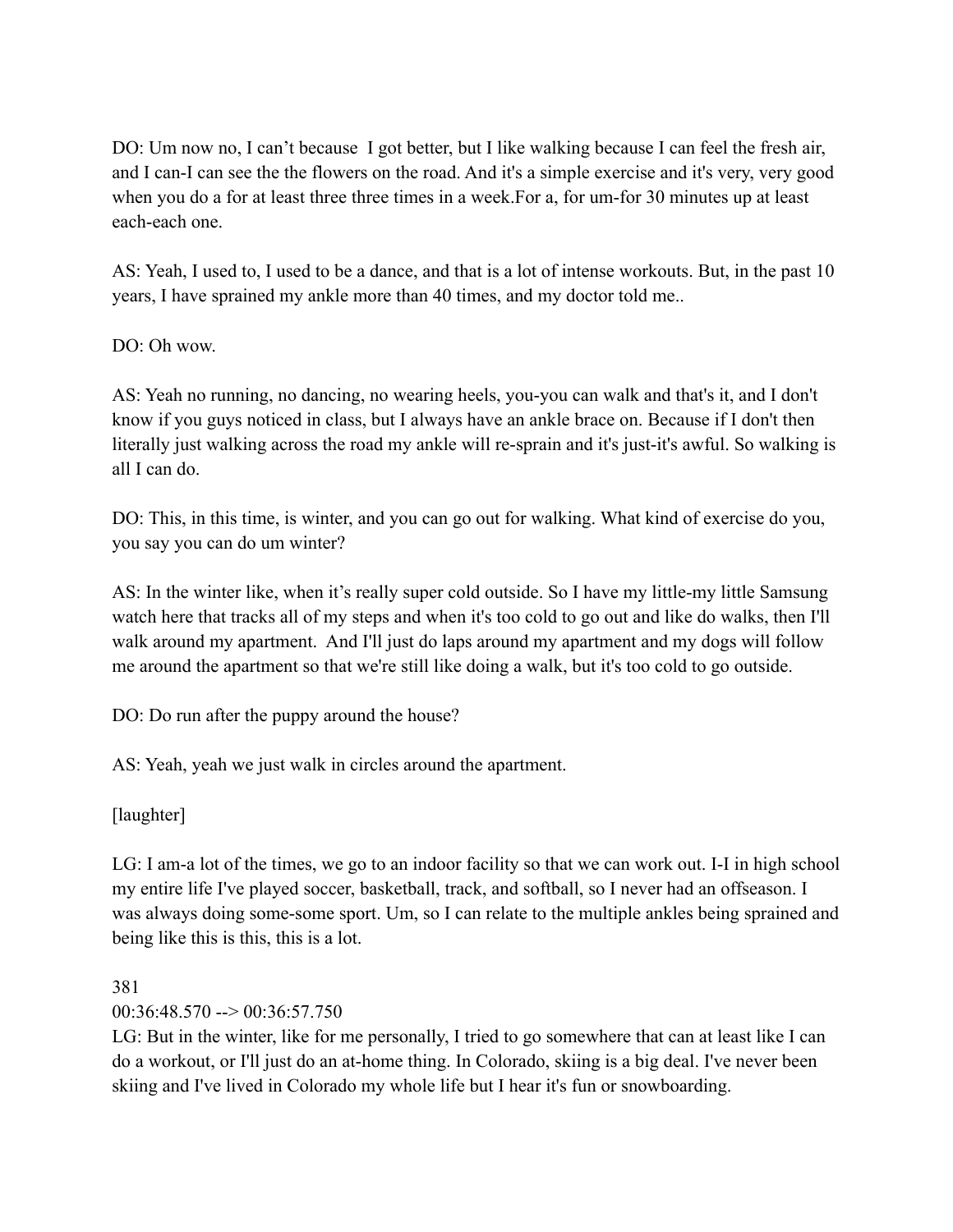AS: It's not. It is not fun.

SL: It is.

AS: I went skiing once, and okay, I went skiing once, I went to the top of the mountain, got about two feet fell on my butt, and scooted the rest of the way down for six hours straight. It was not fun, do not recommend.

SL: In the winter, I'll ski, but I have a condition called basilar invagination. So it's my brainstem, is being pushed by my spine. Um and it's gotten to a point where like, if I get another concussion like that could take me out. So, I played volleyball for nine years, um and they told me after my junior year that I really shouldn't. I ended up still playing my senior year of high school, but after that like I try really not to do sports that I might get a concussion, but I do still ski, but I wear a helmet.

 $AS: Good$ 

SL: I mean, the most damaging things to a person's health…there's a lot. Um… [trails off]

AW: I feel like it's mostly genetics.

SL: yeah.

AW: I feel like that's like, the most damaging thing because you're either like born with a condition, or like you-you know it kind of develops later on in life, and it makes it hard to like work out.

SL: I mean I'm kind of an example of that, so I have the-I have BI, and then also early onset osteoporosis, so I'll probably have to get back surgery before I'm 35. Uh, my ligaments suck. I broke my arm in elementary school, and they set it wrong, so it curves.

AS: Oh no!

SL: Yeah. I should be wrapped in bubble wrap, majority of the time, but we're just living.

AS: I have to say, like a lack of moderation, you know, a lack of discipline, is the most damaging thing to a persons health. Like drinking too much, not drinking enough water, like just just a lack of discipline in general.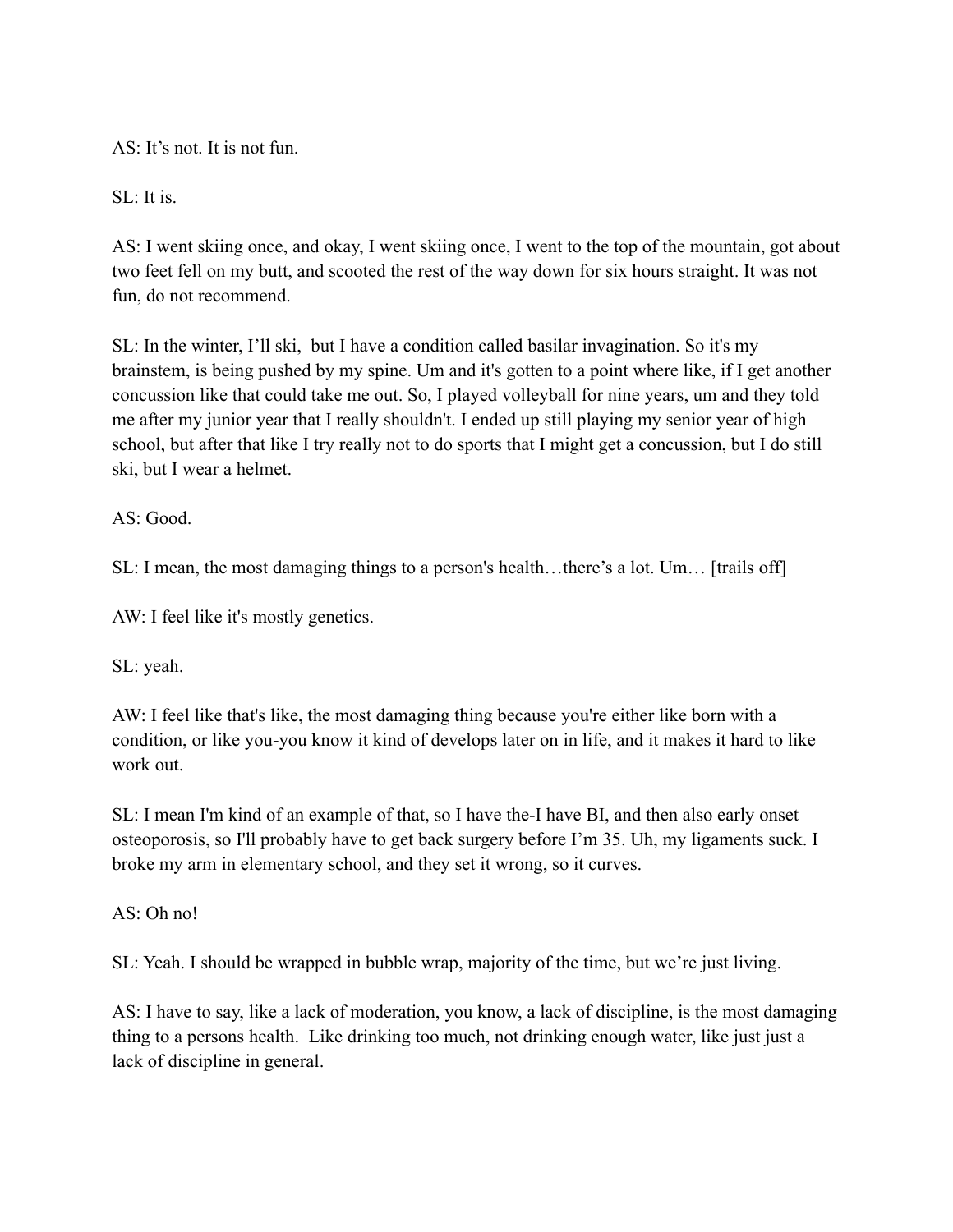DO: Maybe they live life, is if you have so much stress, it can damage the health.

AS: Yeah stress is-is big on damaging a person's health. My goodness. We all know that, midterms are next week.

LG: My-my boyfriend went through a really stressful time, like this well he's always stressed at this point, but like recently with his uncle passing away, and the day before, we were the day before we were supposed to leave for Texas, to go to the funeral we were driving he ended up getting bell's palsy which is basically like the nerves in your face kind of stopped working so it looks like you're having a stroke. So we were terrified that he had a stroke, but really he just had stress induced bell's palsy and his face was like I've had enough, peace out.

AS: Wow, that-that's terrifying.

LG: It is, and I mean it's been a month-two months, and it his face has mostly come back to normal, but you can see it in a smile just ever so slightly that it's the nerve is still trying to recover from being so stressed.

SL: Dora, how long would you like to live?

DO: Ah, well I don't know but I think I live up to my lightning years. But I think I would like to be healthy first.

AS: That's profound, Dora.

LG: best way to put it.

AS: Yeah.

DO: But I uh, be a healthy with ah 90 years old, very active people. But you have to-to have a life very healthy too. What about you?

SL: Yeah no, we're just gonna truck along and-until there's no more. I really don't want kids, and I go back and forth with wanting to be married or not. So I guess I'll be alive long enough to take care of my parents until they die, we'll put it that way.

AS: Aww, I'm saying 75 tops.

SL: Yep.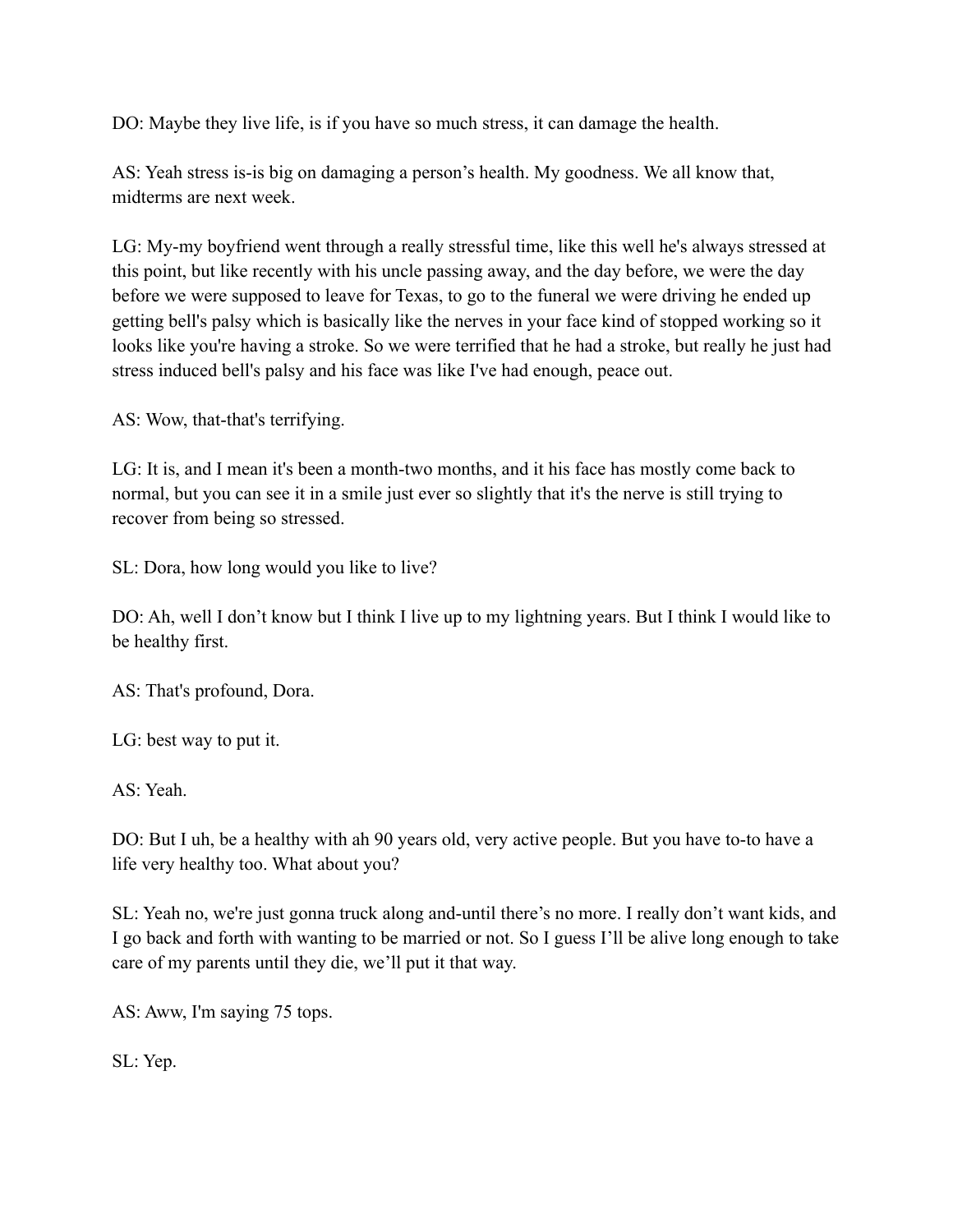AS: That's how old I wanna be.

LG: Yeah, I just want to live until I move on, I guess. I just want to be happy and make the most of my life. I do want to get married ,I do want to have kids, like you know, I have a very long life ahead of me, and I am going to enjoy the ride.

AW: I kind of feel the same way, like, I think I just want to go visit all the places I can, you know and see everything I can see. I don't know, I don't think I want my own kids, I want to like adopt, or foster, because I don't love the state of the world and, like climate change, and everything, so I don't want to bring a life into that and I feel like I might as well just help the kids who are alive and don't have guardian figures in their live, so.

SL: I'll rephrase mine, I want to be the best wine aunt there every was. That is like, peak goals.

AS: Um, I have already taken that position, Sara.

SL: But yeah like I, I don't mind kids, I just could not handle my own. I..yeah. I don't like other people being dependent on me and I don't like being dependent on other people.

AW: I just also am scared because, like middle school boys are weird, and they make me uncomfortable, and I don't want one of my own.

SL: They're hilarious.

AW: And I'm not taking my chances, I just like-I live really close to an elementary school, and I would like, walk back and forth from class a lot, because I totaled my car, but anyways and so they're just like I would observe these children just, and they were so weird so like I would cringe as a mother. So I don't want one of those. Like If I could just skip that phase it would be so nice.

AS: My nephew is in middle school right now, he's 12 years old and I adore that kid so much, because he's like an actually-like real human now. He has like real human thoughts and everything, and he can tell jokes that are like actually funny, and I can have a real like grown up conversations with him about grown up things, of course, not like super adult things, but like grown up things.

AS: It's the coolest thing because I've known this child, since he was just a little tiny baby, fresh out of the womb, and now I'm having real conversations with him and he's making me laugh, and he told like an actual real joke, the other day. Um, my dog is fixed and his favorite toy is a ball and I said something about Oakley's favorite toys being balls, and he was like "yeah that's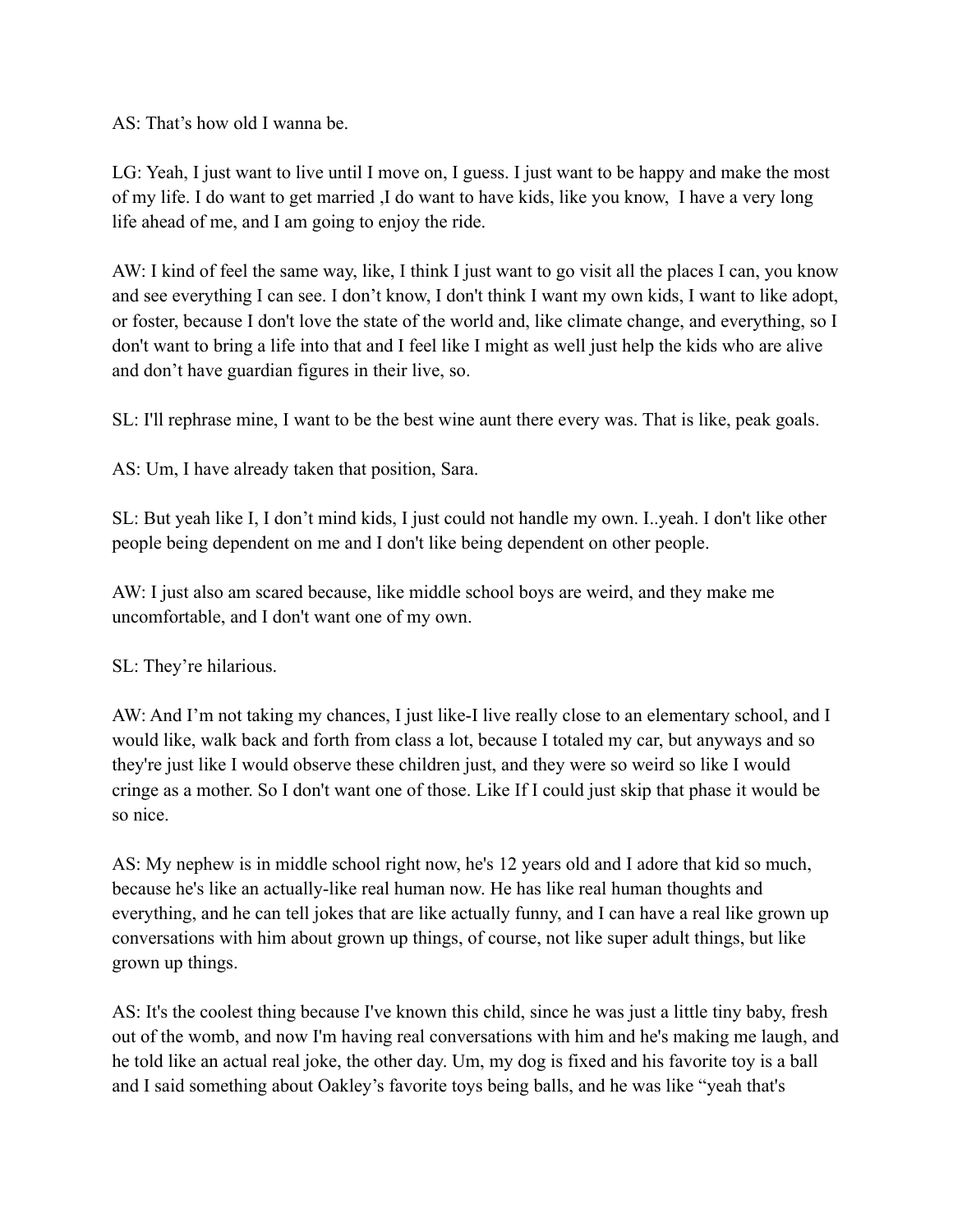because he doesn't have any" like I laughed so hard at-that's the best joke he's ever told in 12 years and I said you're my best friend now. Maybe it's because I am a 12 year old boy, Amanda I don't know.

SL: The camp I work at, the middle schoolers were always my favorite to work with.Just they're so weird it's so cool. Like I had a kid, like catch a squirrel and he tried to offer it to me, and I'm like "no I'm good" he's like "no take it" I'm like "no, you can you just let it go" he's like "okay." The squirrel was just sitting like in his hand like "what the heck"

AS: Dora, do you have kids?

DO: No, I don't have kids. I just work so much, I don't have kids. But I have too many niece, um very I think that they children on this day are very grown up, very adult.

SL: All right, I want to be Dora when I grow up.

LG: I can relate to the weird summer camp stories where I'm like "you did what?" Like being a counselor. Like okay-like I had these the this-this girl in my cabin, who really like this boy, and all of her friends were like "Oh, are you going to kiss them, are you gonna kiss him?" and they were like making a big deal about it, like they wanted to witness that kiss and I-I knew I am-I've been friends with this boy for a while, like I've known him and his family for a while, so I just walked up to him and was like "I'm gonna just put it out there, that you, you shouldn't kiss her unless you want to kiss her like don't don't do anything you don't want to do man like don't don't get pressured in by by middle school little girls because they're very good at doing that".

AS: Yeah, they're terrifying.

LG: And it was awesome because he was like I needed that, and I'm like yeah any-any more girl advice you can come to me, I have, I can help you.

SL: Here's the thing the boys are just weird, middle school girls are mean and terrifying.

LG: Yeah.

SL: They will come at you, with everything they got, and just sit with the straightest face.

LG: Well, I've had a girl spray-so because of COVID, we had to spray everything down after each use, I had a girl that I thought I could trust to do it turns out, no one gets to touch lysol but the counselors. Um, cause she-she got frustrated and just sprayed another kid in the face with lysol and I was like "I'm gonna get fired". It was-it was bad.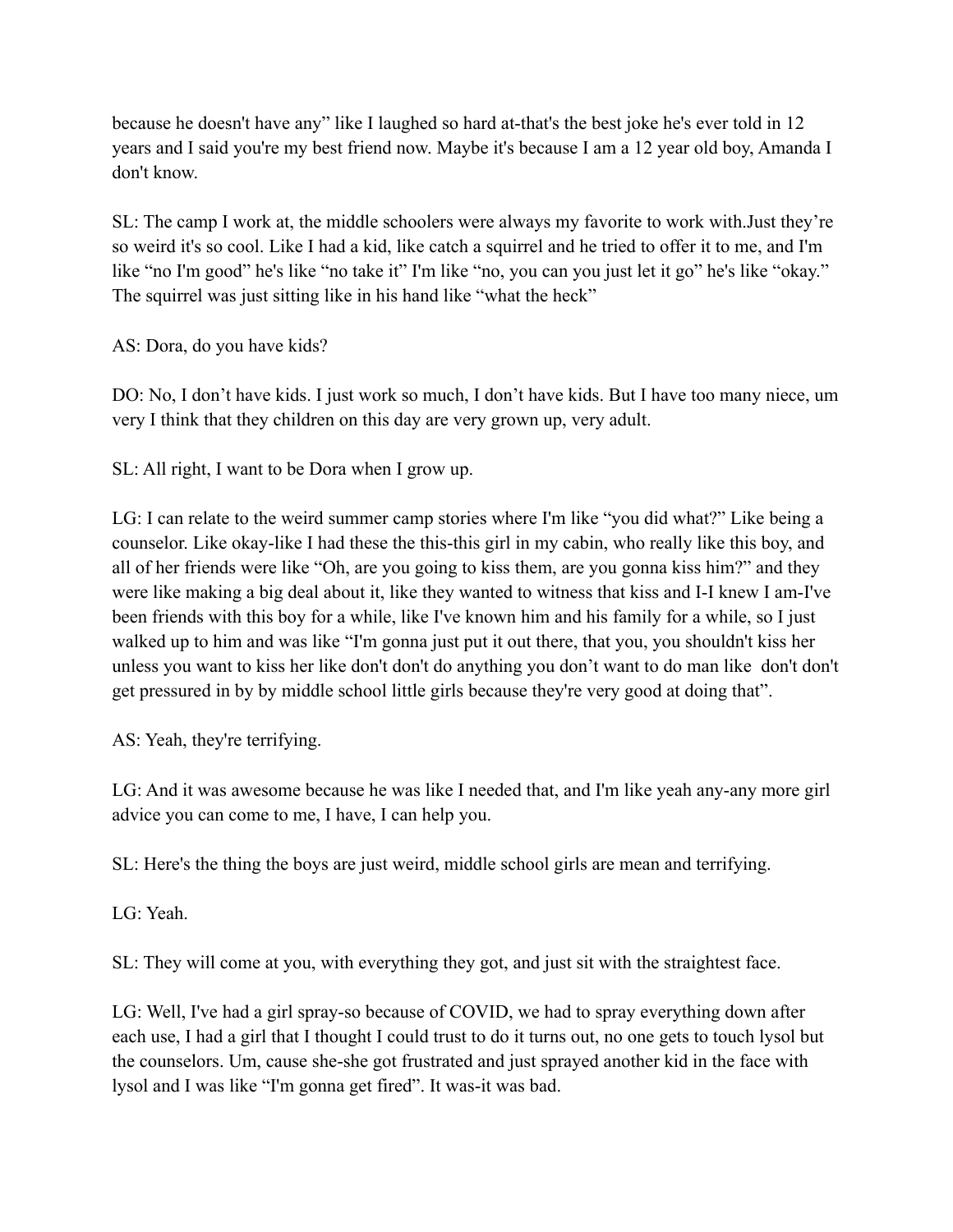SL: They ran towards a bear, like so we have a hike day and there was a bear that came like sprinting at them and they're like "dope a bear, I'm gonna run at it" you're like no no stay put this bears probably drunk on hand sanitizer because it got into the hand sanitizer."

LG: Well we've got two minutes before our time is up, how's everybody feeling?

AS: Hungry.

LG: Yes.

DO: Sleepy, for me, yes.

AS: I'm sleepy too. What time is it in Venezuela, Dora?

DO: Now, it's nine past... fifty.. Three hours more than vertical or cholera. Three hours more.

AS: Oof. Thanks for staying up with us.

LG: Does anybody want to add [cut off] Oh, go ahead.

AS: Oh, I was just gonna say we really enjoy having you in our group Dora, we like you a lot!

DO: Yes, I like-I like the group I enjoy with you. All of you.

LG: All right does anybody want to add anything before we sign off? Okay, I'll see you guys next week.

AS: I'm not gonna be here next week.

LG: Okay, I will see [cut off]

AW: Oh I'm not either.

SL: I'll be in San Diego, but I'll be here.

LG: All right, so I will…alright.

AW: Have fun.